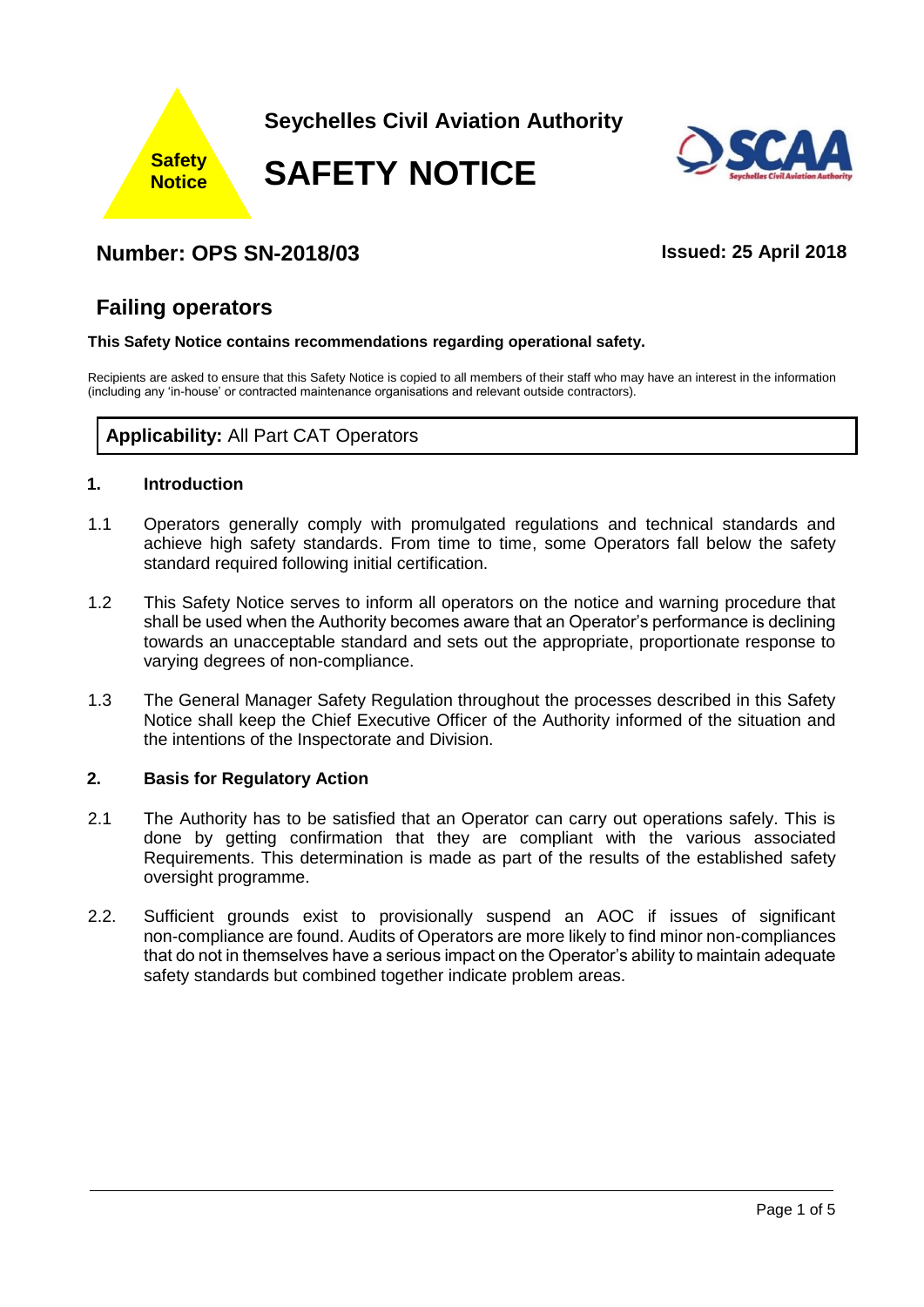- 2.3 Every case is different and needs to be judged on the individual circumstances. Confidence in an Operator's ability to properly manage the safety of their activity and remain in compliance can be reduced in a number of ways and examples of what could prompt action are:
	- **Level 1 findings;**
	- Repetitive level 2 findings, including a failure to identify root causes of findings or a superficial attitude to findings:
	- Significant incidents together with a failure to properly investigate and deal with the root causes;
	- An increasing number of incidents, indicating an underlying systemic failure;
	- Trends indicated by repetitive non-response to the safety oversight audits processes in the required manner (time intervals, root cause, corrective action proposals, corrective closure actions, repetitive changes in target dates etc…);
	- A general trend in the operator's inability to keep critical safety related documents up to date (eg. Operations Manual, MEL, AMP etc…);
	- Poor management attitude to compliance;
	- A management that prefers solutions that simply address the detail of the finding and that is unwilling or unable to put measures in place that address the root cause of noncompliances; and
	- Unstable or ineffective management. Instability can be caused by changes in structure, personnel, or both.
- 2.4 The notice and warning procedure applies where standards are clearly falling, but not yet to the extent that confidence in the Operator's ability to operate safely has been lost. If confidence has been lost the only course of action is to suspend the AOC.
- 2.5 The warning procedure and subsequent action resulting from the process may affect the whole Air Operators Certificate (AOC) or just a specific approval. Possible resulting actions could be:
	- AOC suspension
	- AOC revocation
	- Approval restrictions and conditions
	- Approval suspension

### **3. Initial "On Notice" Procedure Action**

- 3.1 When a Flight Operations Inspector starts to lose confidence in an Operator's ability to operate safely, the Head of Flight Operations and Flight Crew Licensing Inspectorate shall be notified. The Head of Flight Operations and Flight Crew Licensing Inspectorate shall advise the General Manager Safety Regulation of the matter including the facts.
- 3.2 A meeting with the relevant post holders will be initiated by the Head of Flight Operations and Flight Crew Licensing Inspectorate and the operator advised that unless improvements are made, then further regulatory action will be initiated. In certain instances where there has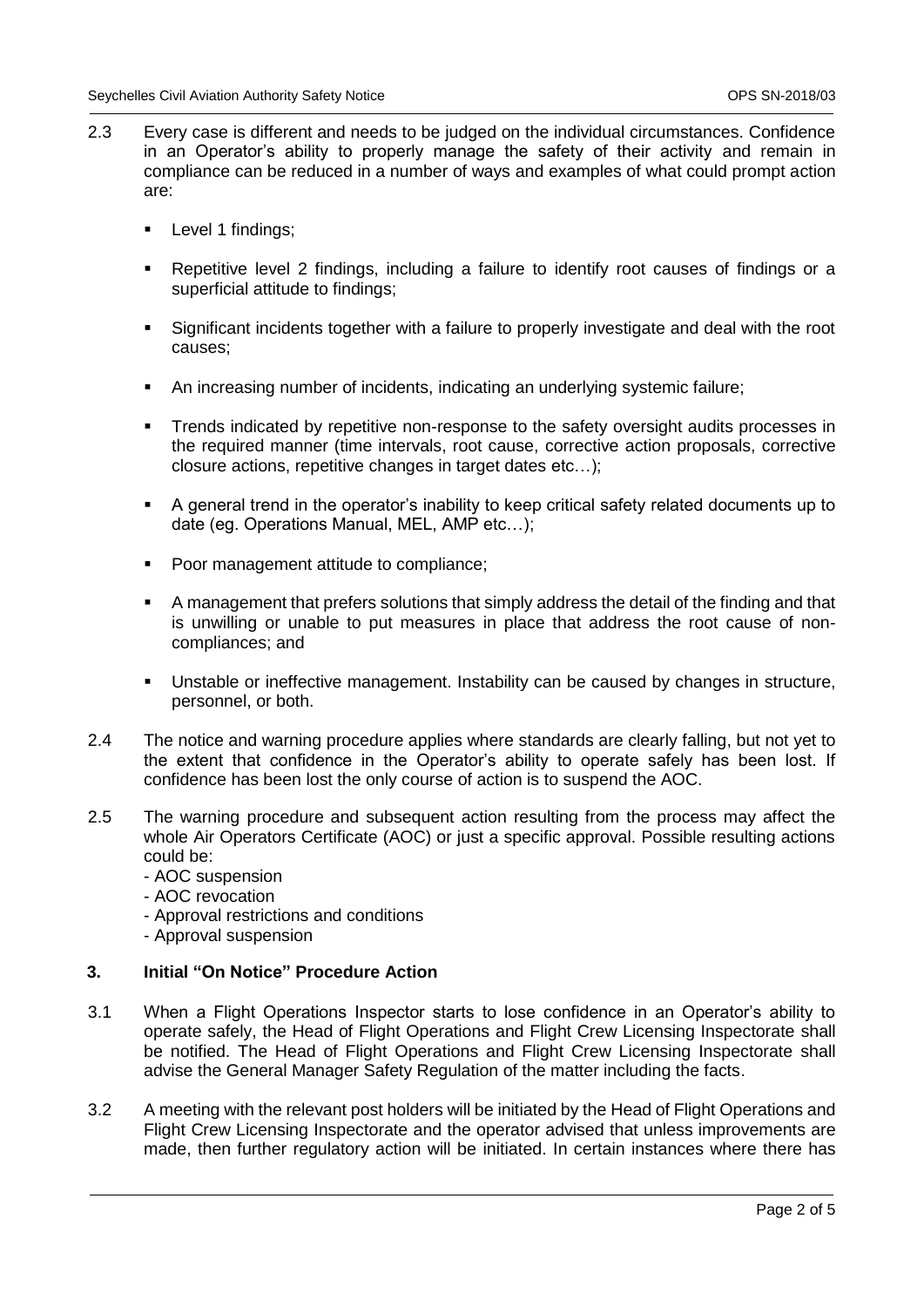been ample discussions and correspondence on the matter prior, the meeting may not be required.

- 3.3 A formal letter to the effect that the operator has been placed "On Notice" shall be issued by the Head of Flight Operations and Flight Crew Licensing Inspectorate including details of the circumstances.
- 3.4 A remedial plan shall be requested and should be provided by the Operator addressed to the Head of Flight Operations and Flight Crew Licensing Inspectorate who shall act as the focal point in this phase. The remedial plan shall address the causes of reducing confidence and shall be submitted within 7 days of the "On Notice" procedures action date. The remedial plan should provide objectives that can be measured, including specific time scales, which will keep the process on track.
- 3.5 The remedial plan should clearly state the actions to be taken; by whom; where and when. The remedial plan should be presented by the relevant post holder to the Head of Flight Operations and Flight Crew Licensing Inspectorate.
- 3.6 A remedial period of 30 days shall be established from the date of the notice where the Inspectorate will continue to monitor the Operator's response and progress towards addressing safety concerns being raised in accordance with a formal remedial plan.

#### **4. Remedial Plan Completion**

- 4.1 When the Operator has completed the remedial plan and demonstrates to the satisfaction of the Flight Operations Inspector and Head of Flight Operations and Flight Crew Licensing Inspectorate that operations can safely be carried out to the satisfaction of the Inspectorate, then the Operator should be informed in writing that the "On Notice" period is completed.
- 4.2 This may be demonstrated by positive and active steps towards reviewing the concerns being raised, putting a workable remedial plan in motion to address deficiencies and clearly visible efforts towards implementing corrective action.

#### **5. Subsequent "Warning" Procedure Action**

- 5.1 In cases where the operator fails to satisfy the Inspectorate that operations can safely be carried out to the satisfaction of the Inspectorate in the "On Notice" period, then the Head of Flight Operations and Flight Crew Licensing Inspectorate shall refer the matter to the General Manager Safety Regulation.
- 5.2 A meeting with the relevant post holders will be initiated by the Head of Flight Operations and Flight Crew Licensing Inspectorate and the operator advised that "On Notice" period has elapsed without satisfactorily meeting the criteria specified in 4.2. The meeting shall be attended by the following persons:
	- General Manager Safety Regulation
	- Head of Flight Operations and Flight Crew Licensing Inspectorate
	- **Flight Operations Inspector**
	- Accountable Manager
	- Relevant nominated post holders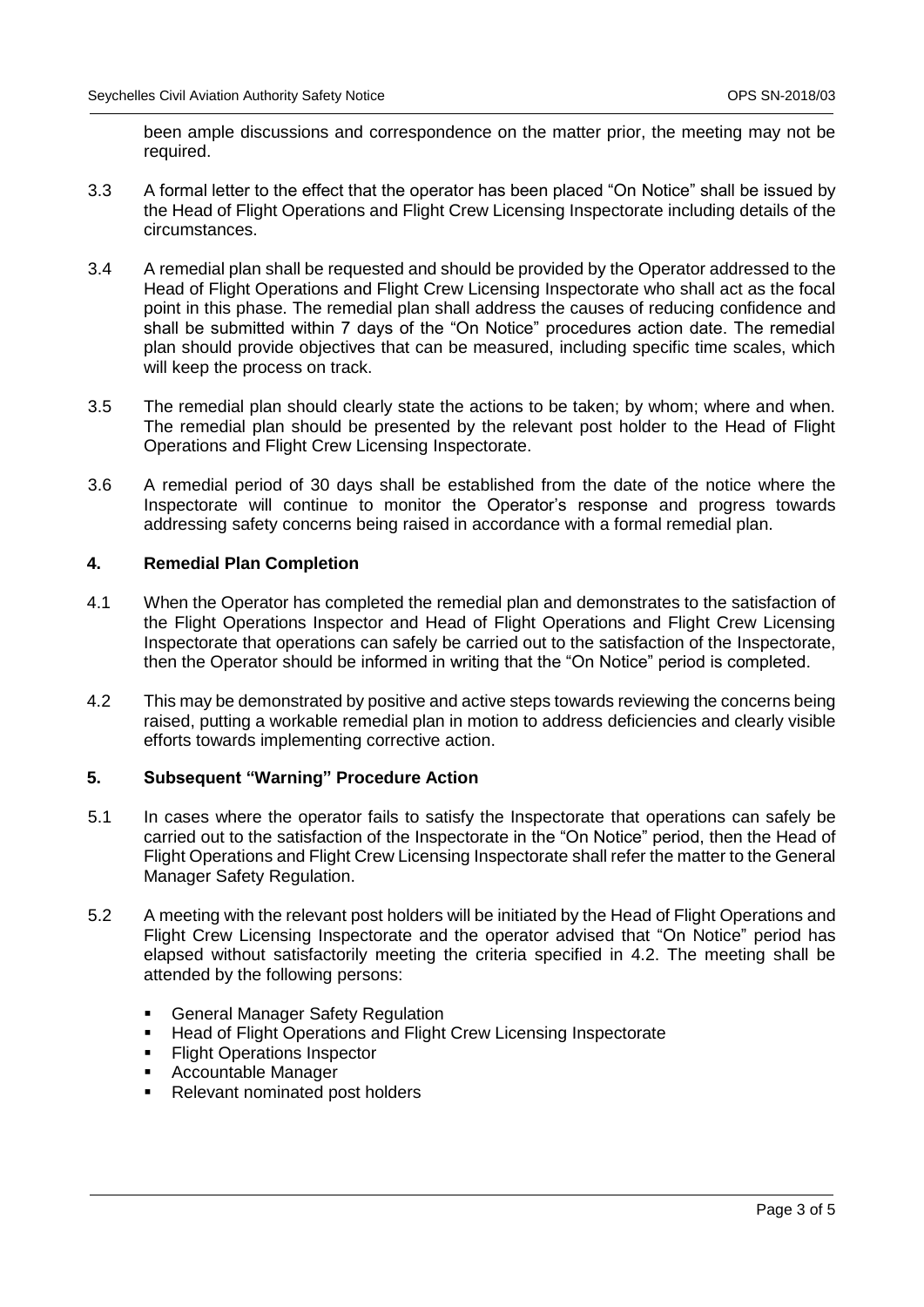- 5.3 It shall be made clear to the operator that the "On Notice" period failed and unless improvements are made, then regulatory action will be taken.
- 5.4 A formal letter to the effect that the operator has been issued with a formal "Warning" shall be issued by the Head of Flight Operations and Flight Crew Licensing Inspectorate and counter-signed by the General Manager Safety Regulation including details of the circumstances. The Operator shall be informed that failure to follow the recovery plan and achieve the required standard will result in suspension of the AOC or an approval.
- 5.5 A recovery plan shall be requested and should be provided by the Operator addressed to General Manager Safety Regulation who shall act as the focal point in this phase. The recovery plan shall address the causes of reducing confidence and shall be submitted within 7 days of the Warning procedures action date. The recovery plan should provide objectives that can be measured, including specific time scales, which will keep the process on track.
- 5.6 The recovery plan should clearly state the actions to be taken; by whom; where and when. The recovery plan should be presented by the accountable executive to General Manager Safety Regulation. This will present an opportunity to emphasise the need for adherence to the recovery plan and that any approvals held, and ultimately the AOC itself, will be in jeopardy if adequate action is not taken. It also gives an opportunity to give the message that it is Operator root cause, systemic and safety culture issues that need to be corrected.
- 5.7 A warning period of 60 days shall be established from the date of the notice where the Safety Regulation Division will continue to monitor the Operator's response and progress towards addressing safety concerns being raised in accordance with a formal recovery plan.

#### **6. Recovery Plan Completion**

- 6.1 When the Operator has completed the recovery plan and demonstrates to the satisfaction of the Flight Operations Inspector and Head of Flight Operations and Flight Crew Licensing Inspectorate that operations can safely be carried out to the satisfaction of the Inspectorate then the Operator should be informed in writing that the "Warning" period is completed.
- 6.2 This may be demonstrated by active and positive steps towards reviewing the concerns being raised, putting a workable recovery plan in motion to address deficiencies and clearly visible efforts towards implementing corrective action.
- 6.3 The Flight Operations and Flight Crew Licensing Inspectorate shall keep the General Manager regularly updated on progress and shall recommend that the Operator is compliant with Requirements and the required safety standard have been met. The Flight Operations Inspector may have to carry out Checks to verify that the recovery plan has worked before making this recommendation.
- 6.5 The Annual Oversight Programme may have to be adjusted to include Checks that verify that standards are not again decreasing following completion of the recovery plan.